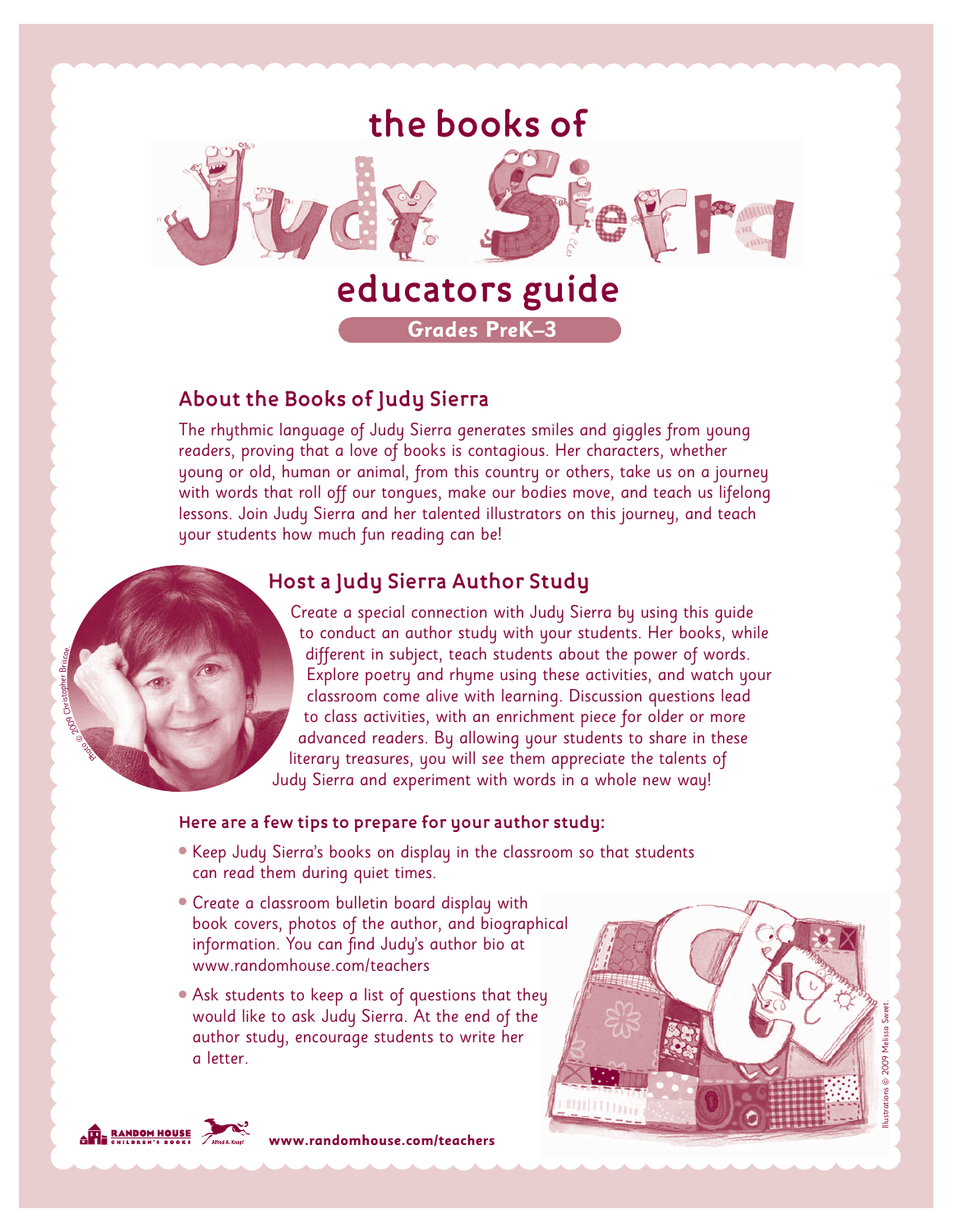

## **THE SLEEPY LITTLE ALPHABET A Bedtime Story from Alphabet Town Illustrated by Melissa Sweet**

HC: 978-0-375-84002-9 • GLB: 978-0-375-94002-6

## **About the Book**

What are the little letters in Alphabet Town doing at bedtime? Certainly not sleeping! Follow the capital letter parents as they guide their little ones through their bedtime rituals.

## **Lesson 1**

**Discussion Question:** Look at each page of the book together. What items do you see that relate to the letters on the page?

**Class Activity (Letter Formation):** Have students create their own Alphabet Town. Assign each student a letter, or letters, of the alphabet and have them write it as a capital and lowercase letter. They can decorate their letter page with items/scenes that start with that letter, referring to the book for help. When everyone is finished, ask students to show off their work by lining up in alphabetical order and singing the ABC song together! Post the Alphabet Town in the classroom to use as reference throughout the year.

**Enrichment:** Students can write their letters in cursive.



## **Lesson 2**

**Discussion Question:** Re-read the book and make observations about the parents and children. What is different about them?

**Class Activity (Letter Recognition):** Ask students to draw their family using only the first letter of their last name (capital letters for adults and lowercase letters for children). They can dress the letters to look like the members of their family!

**Enrichment:** Students can write their letters in cursive.

## **Lesson 3**

**Discussion question:** Turn to the A and B spread in the book. Which word on the page starts with the letter A? Which word on the page starts with the letter B?

**Class Activity (Sight Words):** On the board, write each letter of the alphabet. Go through the pages of the book, and have students find words that start with each letter, recording them on the board. As a class, add more words to the list and then post it in the room as a Word Wall. You can continue to add words throughout the year!

**Enrichment:** Ask students to choose one letter, and have them think of 10 words to add to the list.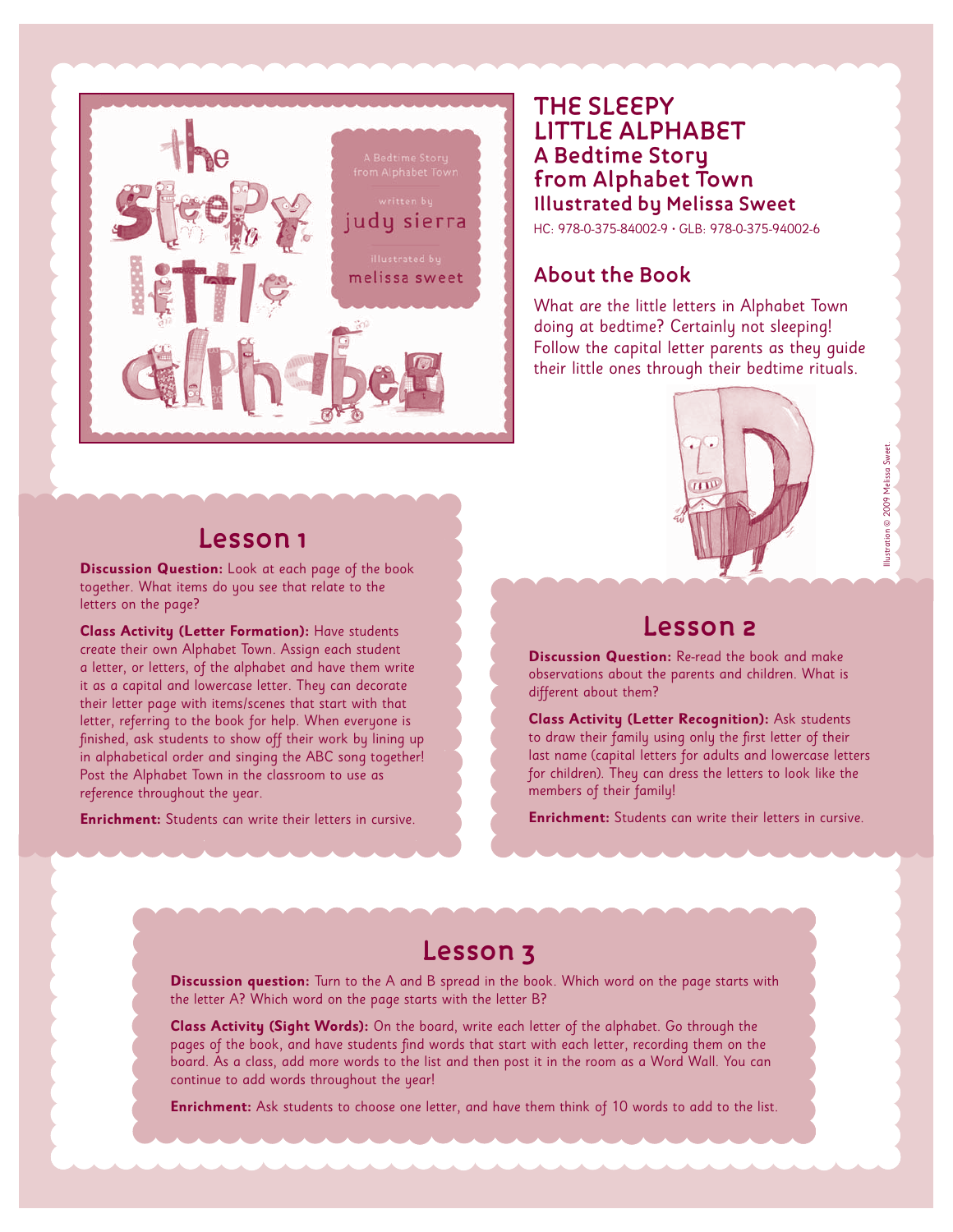

## **WILD ABOUT BOOKS**

#### **Illustrated by Marc Brown** HC: 978-0-375-82538-5

GLB: 978-0-375-92538-2

- ● **An ALA–ALSC Notable Children's Book**
- ● **An Irma S. and James H. Black Award Honor Book**
- ● **A National Parenting Publications**
- **Award Winner** ● **An E. B. White Read Aloud**
- **Award Winner**
- ● **A Book Sense Book of the Year**

## **About the Book**

The librarian and her bookmobile have made a wrong turn, and stumbled into the zoo. But what are books, the animals wonder. They soon find out and learn that there is a perfect book for everyone. The zoo will never be the same again.

**Discussion Question:** Can animals really read?

**Class Activity (Memory/Recall Skills):** Reread the story, asking students to pay close attention to the animals' activities. Create a Memory-like game that matches the animal to its favorite book or activity. Students can play in pairs and test their memory skills. Model good reading practices by going back to the story to check their matches.

**Enrichment:** Discuss different genres of books. What is their favorite and why?



**BORN TO READ Illustrated by Marc Brown** HC: 978-0-375-84687-8 GLB: 978-0-375-94687-5

## **About the Book**

Sam was born to read. He reads everywhere, all of the time, about everything. Just watch what Sam can do with his books as he saves the town and changes his life.

**Discussion Question:** What does Sam want to be when he grows up?

**Class Activity (Career Day):** Present the students with the following sentences: I was born to read. What will I grow up to be? Designate a day for your students to come to class dressed as what they want to be when they grow up. Allow them to also bring their favorite book from home to share with the class, to prove that they were born to read and can grow up to be anything!

**Enrichment:** Keep track of the class's favorite books on a book chart. Students can refer to this whenever they are looking for a new book.

Illustration © 2009 Marc Brown.

© 2009 Marc Brown

# **Using these companion books together**

**Discussion Question:** What do Sam and the zoo animals have in common? What do they both love to do?

**Class Activity (Art):** Ask students to imagine what Sam would do if he lived in the zoo with the animals. Who would he like to spend his time with and why? In the style of illustrator Marc Brown, have students paint a zoo scene that includes a group of animals and Sam together. Be sure all of the characters are reading books!

**Enrichment:** Students can reverse the activity and paint a scene of the zoo animals coming to live with Sam!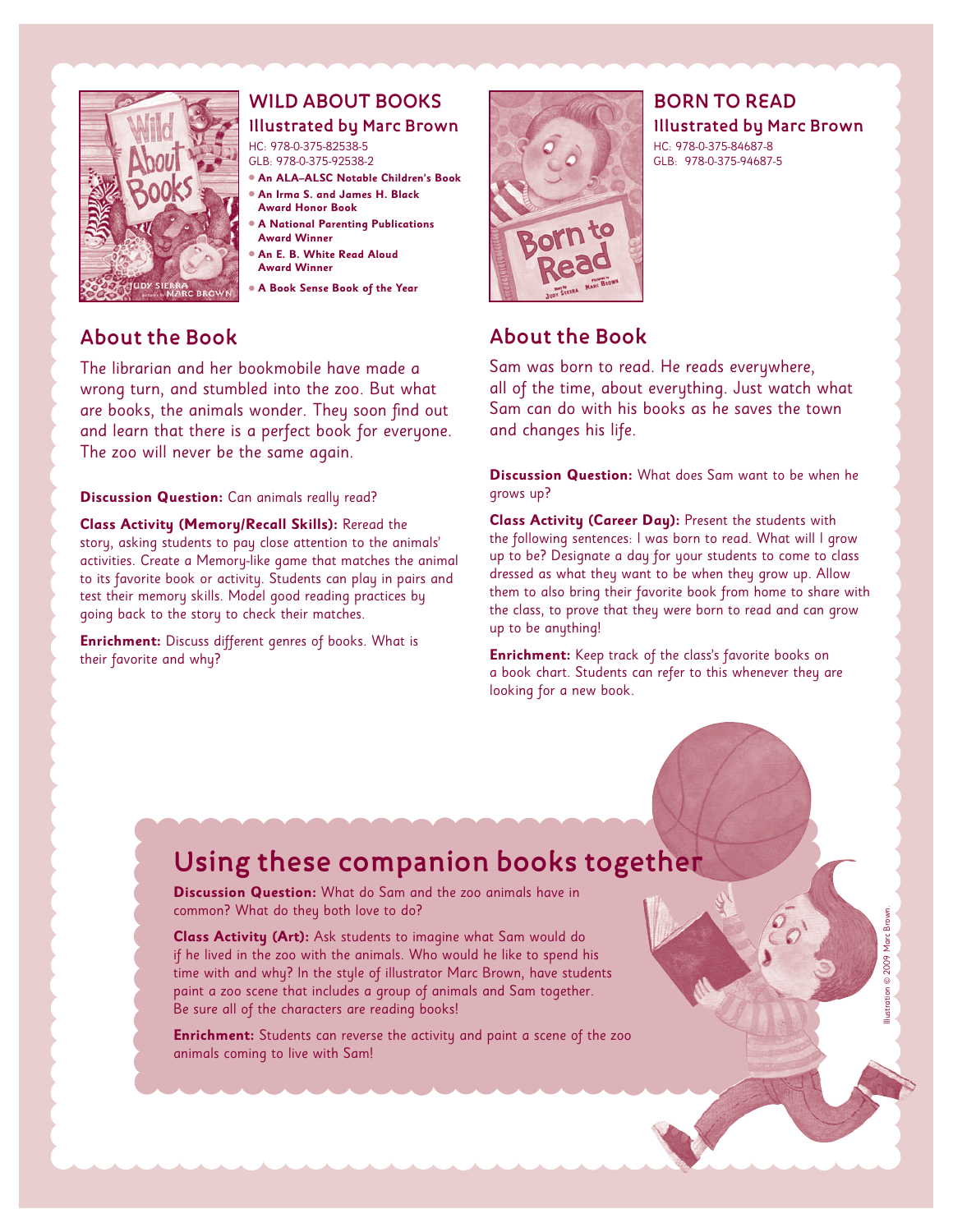

#### **MIND YOUR MANNERS, B. B. WOLF Illustrated by J. Otto Seibold** HC: 978-0-375-83532-2 GLB: 978-0-375-93532-9 ● **A New York Public Library 100 Titles for Reading and Sharing Book**

● **A National Parenting Publications Honor**

## **About the Book**

B. B. Wolf has been invited to a tea party, but doesn't know anything about tea or parties. With the help of his alligator friend, he quickly learns which manners are important. He just has to remember to use them!

**Discussion Question:** What are manners?

**Class Activity (Etiquette):** Go through the book as a class and list the good manners followed by B. B. Wolf. Ask the class to expand by adding good manners that they have learned from home or school. Then have a class tea party and allow the students to show off what they have learned!

**Enrichment:** Create a class etiquette book containing good manners to be used at home and at school.



### **THELONIUS MONSTER'S SKY-HIGH FLY PIE Illustrated by Edward Koren** HC: 978-0-375-83218-5 ● **An ALA–ALSC Notable Children's Book**

## **About the Book**

Thelonius Monster has a taste for flies! But he needs the advice of a spider to learn how to catch them. What he creates turns out to be an exciting and delicious treat for Thelonius and his friends.

**Discussion Question:** What is a recipe? Why is a recipe important? Show the class examples of recipes.

**Class Activity (How-to Writing):** Create a class recipe for a fly pie. Go through the book together and discuss the ingredients and each step of the process. Then have students write these steps as a recipe to bring home for dinner!

**Enrichment:** Make a fly pie in class using sugar cookie mix.



**SILLY & SILLIER Read-Aloud Tales from Around the World Illustrated by Valeri Gorbachev** HC: 978-0-375-80609-4

GLB: 978-0-375-90609-1



## **About the Book**

Immerse yourself in these international stories about friendship, justice, cleverness, and persistence. Each story has a lesson to be learned—one that gives perspective on other countries and cultures.

**Discussion Question:** Use a map or globe to engage students in discussion about our planet—continents, countries, and bodies of water.

**Class Activity (Geography):** Before reading each story, locate the country that it is from on a map or globe. Be sure to show its location relative to where you live. Then read each story aloud to the class and determine what lesson is learned by the characters. Keep track of the lessons and the countries they are from on a bulletin board entitled "Lessons from Around the World."

**Enrichment:** Allow students to browse the library for more books and stories from the country of their choice.